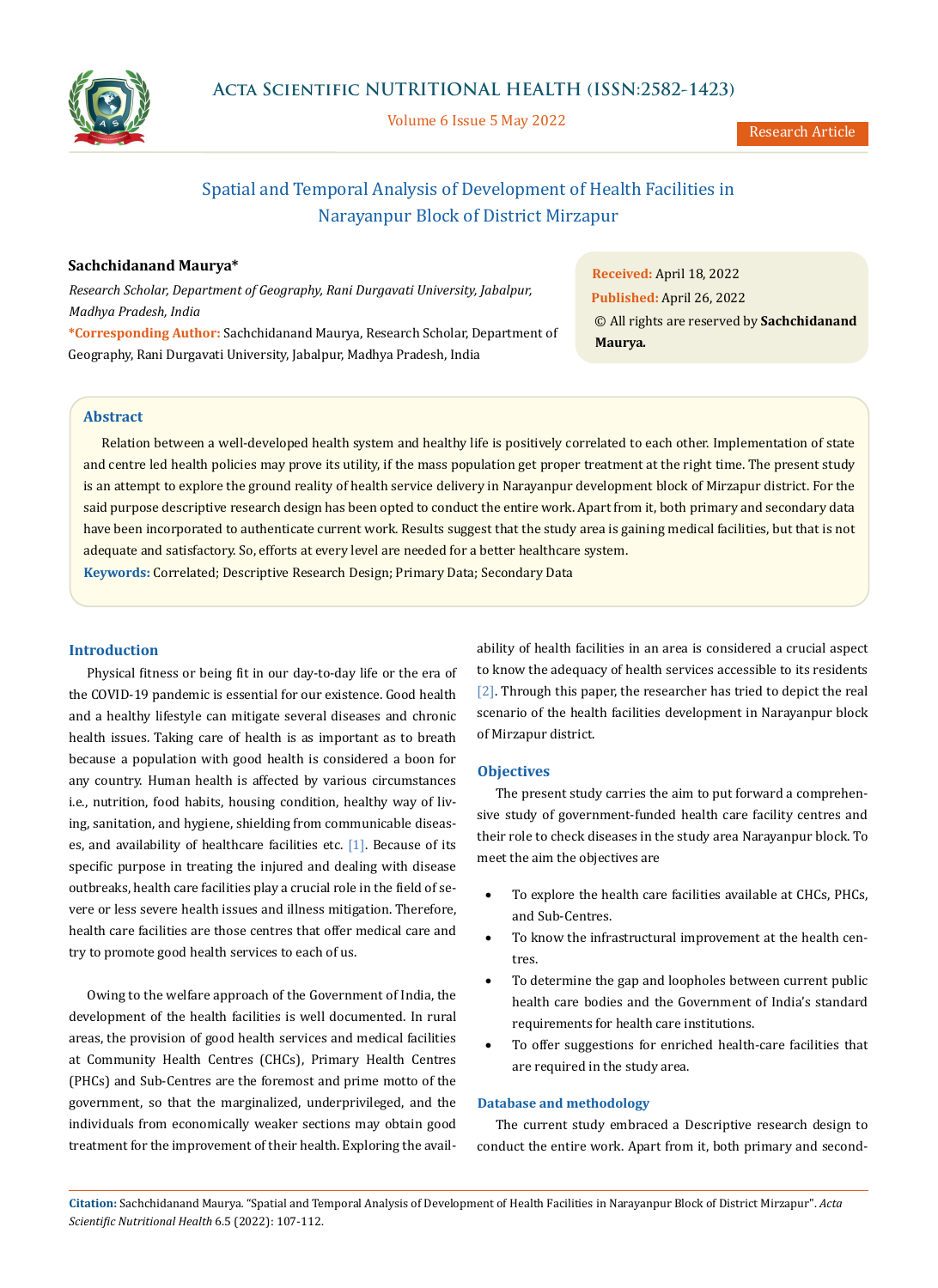ary data have been incorporated into this research work. CHC, PHC and Sub-Centre related primary data have been compiled from mid-January to mid-March, 2022 by conducting field-survey. The registered data have been further refined and tabulated in Micro Soft Excel Worksheet. CMO Office, Mirzapur district, and District Handbook of Mirzapur are the sources of secondary data. The researcher has collected relevant information from these sources and integrated it where necessary. Map designing has been done in a GIS environment using related information.

#### **Study area**

Narayanpur Block of district Mirzapur is the centre of the present study, which is situated on the right bank of the river Ganga, and surrounded by the adjacent blocks Sikhar, Pahari, Rajgarh, and Jamalpur. Talking about its latitudinal and longitudinal extent, Narayanpur block is extended from 82°48' E to 83°5' E longitude, whereas it is stretched from  $25^{\circ}0'$  N to  $25^{\circ}14'$  N latitude, and the area of the selected block is  $230.53 \text{ km}^2$  (Map 1). As per the  $2011$ census, 1,10,997 males and 1,01,563 females reside in this block (a total population of 2,12,560), and the study area consists of 213 villages, out of which 188 villages are inhabited, whereas 25 villages are uninhabited. These 213 villages are settled in 13 Nyay Panchayats of the block (Map 2).



**Map 1:** Location of the Study Area.



#### **Development of Health Facilities in Narayanpur Block**

The development of health and medical services, as an important social index, is traditional in the study area. Vedic medicines were prevalent in the beginning, but with the Muslim domination, Unani medicine was born. In 1801, when the British developed their rule, Western medicine began. The study area was plagued by outbreaks of various diseases and epidemics from 1850 to 1941. The population was hit by many infectious diseases like- Malaria, Smallpox, Cholera, and Kala-azar. After independence, there have been substantial changes and reforms in health-related policies.

At present, efforts are being made to organize various existing medical facilities more and to get control over the birth and death rate, the Maternal and Child Welfare Centre is also being established. Although almost all types of health facilities are increasing in the study area, the available services are very less in view of the increasing population.

According to the data the year 1951, there were 2 primary health centres, one Ayurvedic dispensary, and one Homeopathic dispensary in Narayanpur block, but Allopathic hospitals were absent at that time. Talking about the Family and Maternal Child Welfare Center, from 1951 to 2021, their number has increased from 1 to 4.

At present, there has been some increase in the number of hospitals and dispensaries with the needs of the increasing population in the study area, due to which rural areas are now getting more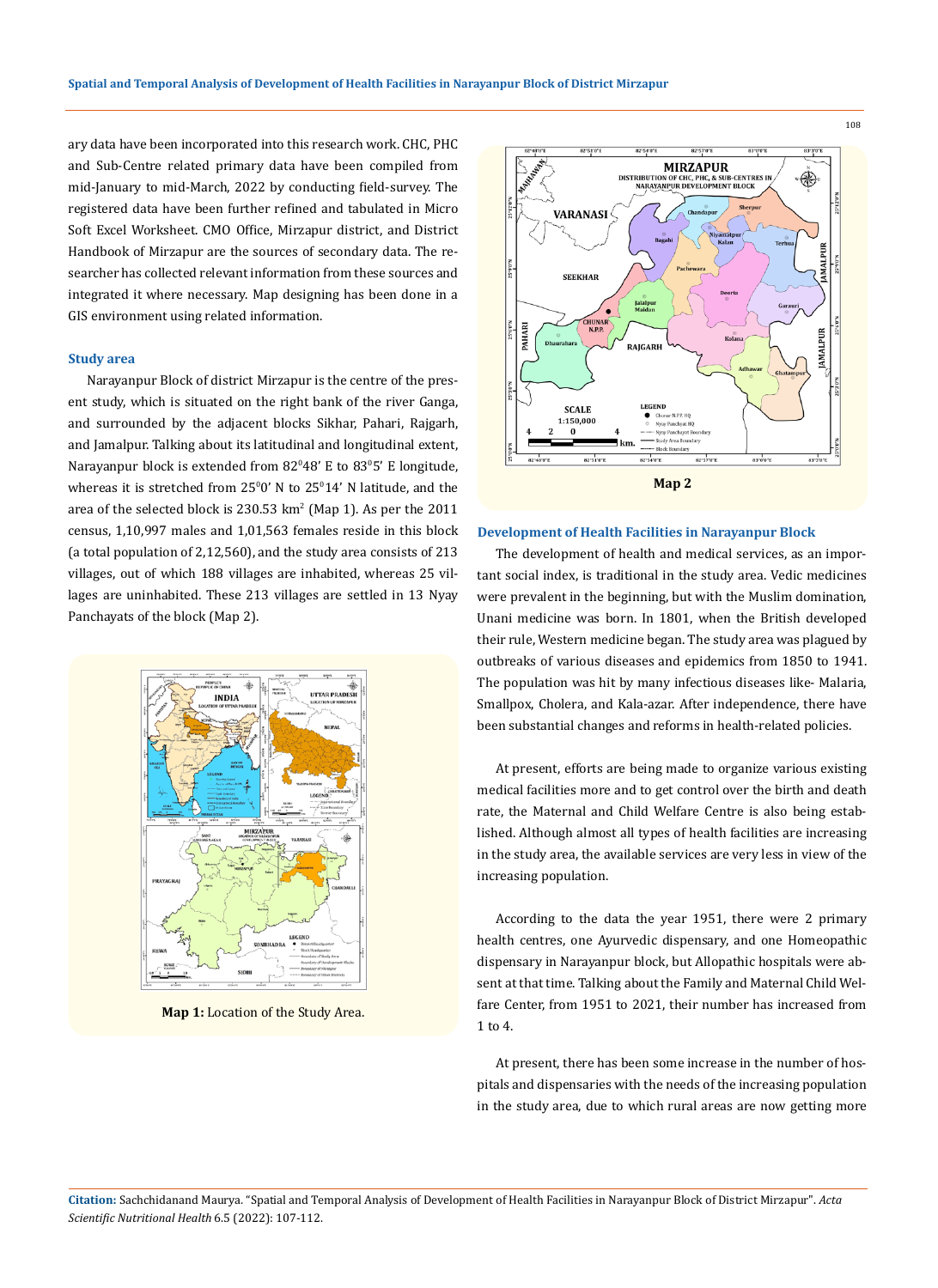benefits from the facilities of the hospital. According to the year 2021, 3 Allopathic hospitals, 7 Primary Health Centres, 6 Ayurvedic dispensaries, 3 Homeopathic dispensares, 4 Family and Maternal Child Welfare Centers have been established in the study area.

Though medicinal facilities are increasing in the study area, it is still deprived of the surplus of medical facilities, and it is compulsory to increase the number of hospitals and dispensaries so that the entire study area can get benefits.

#### **Public healthcare system: structure and present scenario**

Health services available in any country are one of the foremost necessities to serve the citizens. In India, public and private healthcare services exist to offer medicinal facilities. Though sophisticated and advanced level medical facilities are accessible at private health-care centres in urban areas. The Government of India has set up a three-tier public health-care system for rural areas on the basis of population norms [3] The primary tier healthcare system would have three types of healthcare institutions, namely

- Sub-centre for 3,000-5,000 persons,
- Primary Health Centres (PHCs) for 20,000 to 30,000 people
- Community Health Centres (CHC) for 1,20,000 to 80,000 population.

| <b>Centre</b> | <b>Threshold Population</b> |                          |  |  |
|---------------|-----------------------------|--------------------------|--|--|
|               | <b>Plain Areas</b>          | <b>Hill/Tribal Areas</b> |  |  |
| Sub-centre    | 5,000                       | 3,000                    |  |  |
| PHC.          | 30,000                      | 20,000                   |  |  |
| CHC.          | 1,20,000                    | 80,000                   |  |  |

**Table 1:** Threshold population for the establishment of healthcare centres.

**Source:** CMO, Mirzapur District.

Apart from it, CHC also acts as a referral centre for every four PHCs. District hospitals serve urban people as the second-tier healthcare system, while healthcare institutions with advanced and complex health facilities act as tertiary healthcare centres.

Coming to the health facilities in the study area, which is Narayanpur block of Mirzapur district. Narayanpur block is facilitated with One CHC, Seven PHCs, and 33 Sub-centres (Table -2, and Map-3). CHC, Chacheri Mod is situated in Pirallipur village, near Chunar Nagar Palika Parishad (NPP), whereas five PHCs are located at five different places in the study area, and these are Chunar town, Terhua village, Adalhat bazaar, Pachewara village, and Dharammerpur village. The above discussion signifies that only four Nyay Panchayats are equipped with PHCs, while nine out of a total13, are lacking PHCs, and the population of these nine Nyay Panchayats are dependent on other PHCs.

It is because, in some Nyay Panchayats, the total population is lesser than the required population for the establishment of PHCs. Table no. 2 portrays the allocation of Sub-centres in different Nyay Panchayat of the study area, which shows that seven Nyay Panchayat have been enabled with three Sub-centres in each, while six Nyay Panchayat are being served by two Sub-centres in every Nyay Panchayat.

| <b>Nyay Panchayat</b> | Area $(km2)$ | Total<br><b>Population</b> | <b>Sub-centres</b> |  |
|-----------------------|--------------|----------------------------|--------------------|--|
| Adhawar               | 19.81        | 14,233                     | 3                  |  |
| Bagahi                | 17.27        | 11,430                     | 2                  |  |
| Chandapur             | 9.92         | 7,808                      | 2                  |  |
| Deoria                | 24.49        | 22,614                     | 3                  |  |
| Dhaurahara            | 22.05        | 8.625                      | $\mathcal{L}$      |  |
| Garauri               | 15.95        | 21,615                     | 3                  |  |
| Ghatampur             | 14.13        | 13,930                     | 2                  |  |
| Jalalpur Maidan       | 24.57        | 21,662                     | $\overline{c}$     |  |
| Kolana                | 23.39        | 15,827                     | 3                  |  |
| Niyamatpur Kalan      | 8.39         | 9,182                      | 2                  |  |
| Pachewara             | 19.42        | 17,589                     | 3                  |  |
| Sherpur               | 16.87        | 25,848                     | 3                  |  |
| Terhua                | 14.27        | 22,197                     | 3                  |  |
| Narayanpur Block      | 230.53       | 2,12,560                   | 33                 |  |





**Map 3:** Distribution of CHC, PHCs and SCs.

**Citation:** Sachchidanand Maurya*.* "Spatial and Temporal Analysis of Development of Health Facilities in Narayanpur Block of District Mirzapur". *Acta Scientific Nutritional Health* 6.5 (2022): 107-112.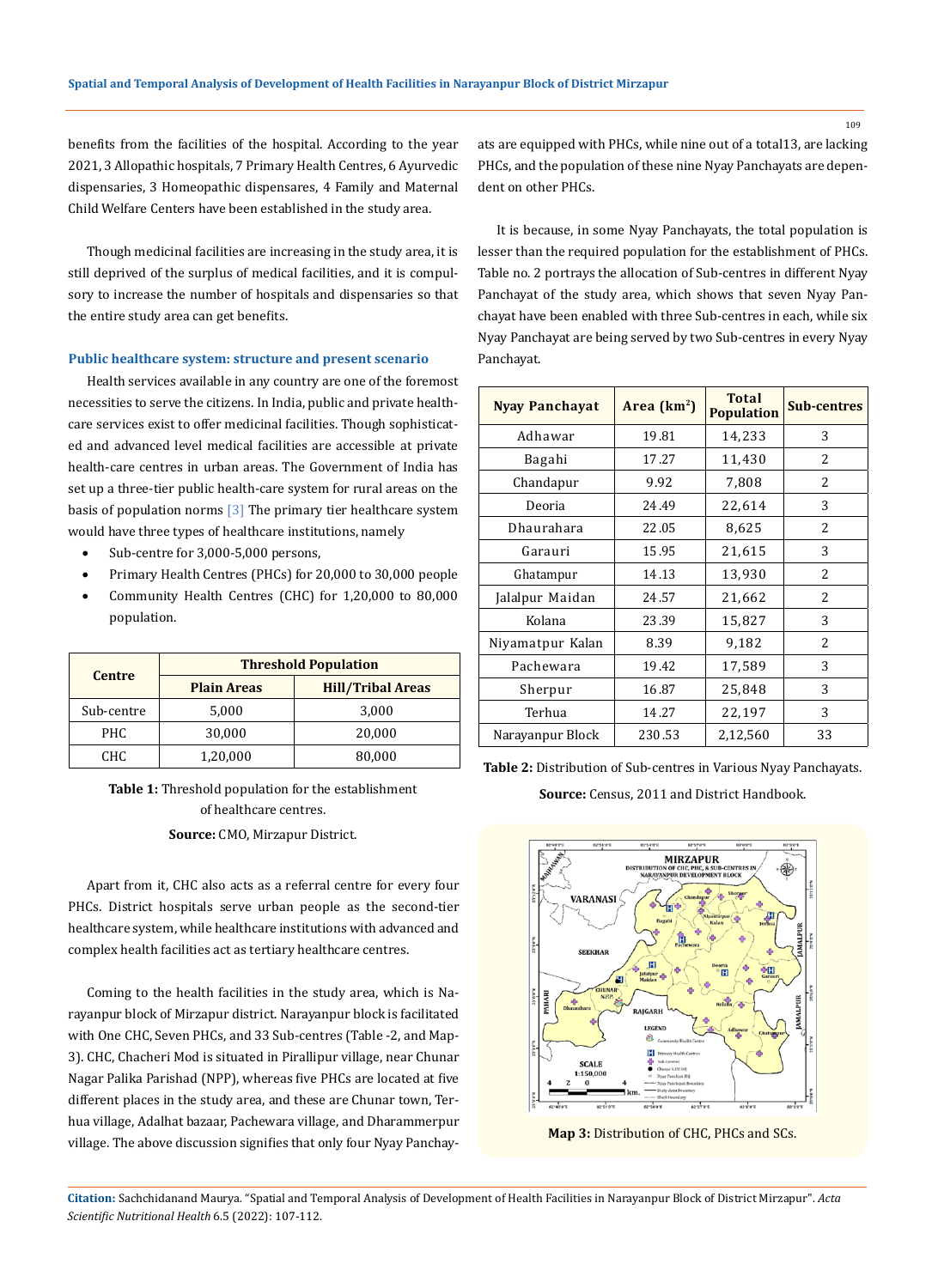#### **Result and Discussion**

An attempt has been made here to clarify the information related to health services received from the field survey and secondary sources in the study area.

#### **Role of and facilities at community health centres**

According to Indian Public Health Standards (IPHS) Guidelines for Community Health Centres (Revised), 2012, the Community Health Centres (CHCs) constitute the secondary level of health care, and it acts as a referral as well as specialist health care to the rural population. The IPHS guidelines narrate the service delivery in CHCs which are OPD Services and IPD Services, and it includes General, Medicine, Surgery, Obstetrics and Gynaecology, Paediatrics, Dental and AYUSH services. Apart from it, Eye Specialist services (at one for every 5 CHCs), Emergency Services, Laboratory Services, and National Health Programmes are the other services that must be delivered at CHCs.

The IPHS guidelines also mention required manpower at every CHC. Five medical specialists are mandatory which include a general surgeon, physician, obstetrician/gynaecologist, anaesthetist, and paediatrician, four general duty officers, one dental surgeon (BDS), two general duty medical officers (MBBS), one medical officer-AYUSH (Graduate in AYUSH). They should be assisted by ten staff nurses, eleven paramedical (i.e., Pharmacist, Pharmacist - AY-USH, Lab. Technician etc.), thirteen other staff, six Administrative Staff and the same number of Group D Staff  $[4]$ .

Now depiction of the ground reality of the CHC of the study area. On the day of the field survey, CHC of Narayanpur block was equipped with five medical specialists (paediatrician, physician, anesthesiologist, (one of each) two obstetricians/ gynaecologists), eight staff nurses and thirty-two paramedical (twenty-six RTI/STI specialist, one lab technician, one pharmacist, four female health workers/ANM), and fifteen other staffs. On the day of the field visit, the dental surgeon, medical officer-AYUSH and general duty doctor's posts were not fulfilled. Besides it, a lack of staff nurses was also observed by the researcher. As it has been constituted that a CHC will attend to 1,20,000 people in rural areas, but in the study area it is serving the population of 2,12,560 according to the census of 2011. These all collectively obstruct the services and the performance of CHC.

Talking about the infrastructural development at CHC of Narayanpur development block. It is located in the vicinity of Chunar Nagar Palika Parishad and is well connected with the other parts of the block. Few facilities which must be taken into account are, an increase in the availability of beds, proper accommodations of blood, drinking water convenience, cleaning of washrooms, and sanitation and hygiene of the premises. These are the areas where an exercise needs to be done by a competent authority.

#### **Role of and facilities at primary health centres**

Primary Health Centre (PHC) is the cornerstone of rural health services, and the first port of call to a qualified doctor of the public sector in rural areas for the sick and those who directly report or are referred from Sub-Centres for curative, preventive and promotive health care. PHC provides OPD services, 24 hours emergency services, referral services, and in-patient services (6 beds).

Indian Public Health Standards (IPHS) classified PHCs into two categories from a service delivery angle and depending upon the delivery caseload, it may be-Type A and Type B.

- Type A PHC: PHC with a delivery load of less than 20 deliveries in a month,
- **Type B PHC:** PHC with a delivery load of 20 or more deliveries in a month

As per the IPHS guidelines Type A PHC will be served by two medical officers (one MBBS, and one AYUSH), and eleven other staff, whereas Type B PHC is attended by two medical officers (one MBBS, and one AYUSH), and twelve other employees.

There are seven PHCs in the study area, and exclusively Chunar PHC qualifies the criteria of Type B PHC, rest six are Type A PHC. Chunar PHC has the facility of two MBBS doctors and one AYUSH doctor (contractual), seven paramedical staff to assist the doctors and two other staffs. Chunar PHC is the epicentre of the Mother and Child Health Programme for the betterment of the health of the newborn and the motherhood observing females. Adalhat, Narayanpur, Dharammerpur, Pachewara, Terhua, and Garauri are trying to serve the rural population in their respective areas, but these PHCs are facing a lack of human resources and infrastructural inadequacy. Hence, there is a pressing need for focused and dedicated reform to continue the medical facilities.

**Citation:** Sachchidanand Maurya*.* "Spatial and Temporal Analysis of Development of Health Facilities in Narayanpur Block of District Mirzapur". *Acta Scientific Nutritional Health* 6.5 (2022): 107-112.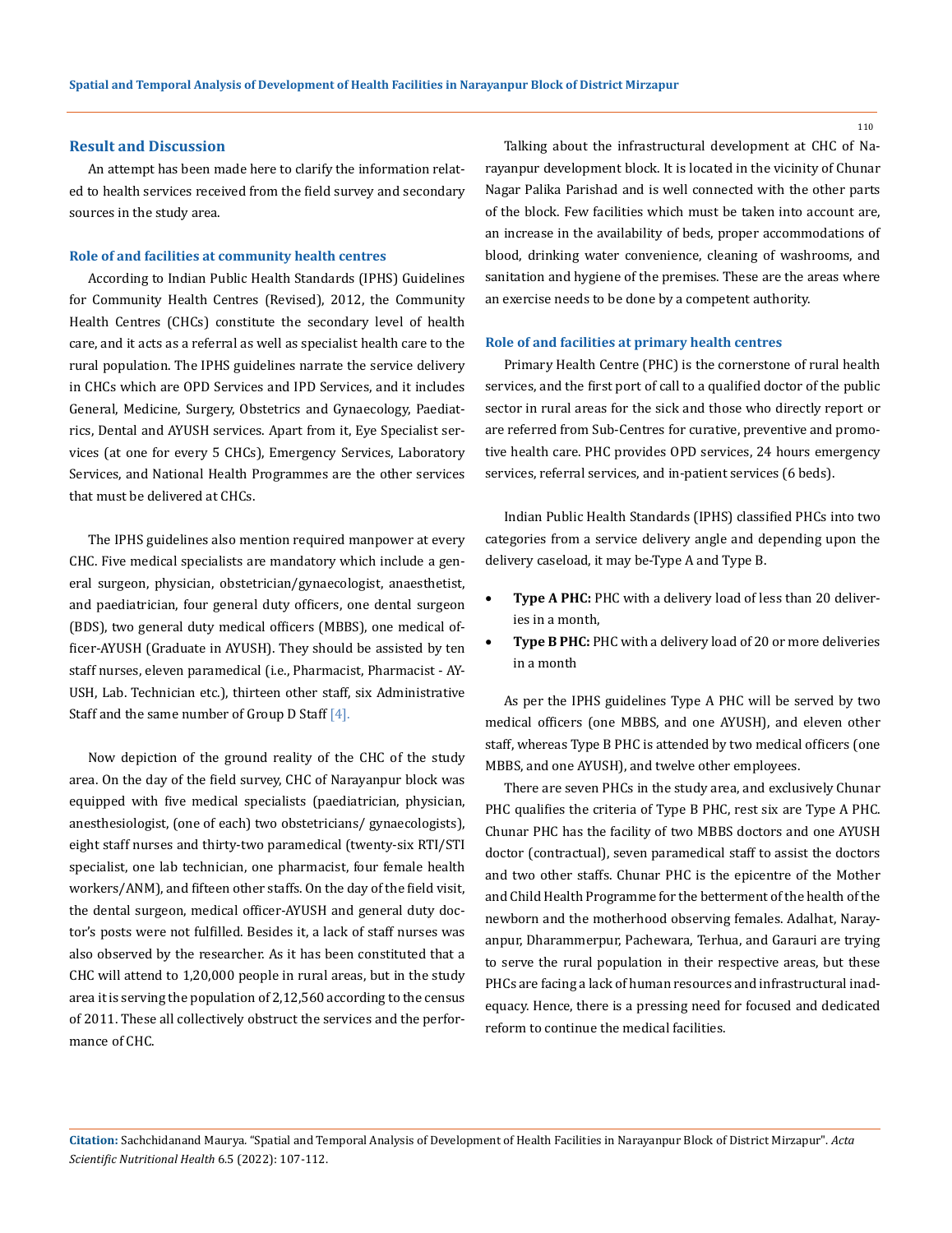#### **Role of and facilities at sub-centres**

Sub-Health Centre or Sub-centre is the most peripheral and opening of contact between the primary health care system and the community. Since rural people come into the contact with Subcentres at the very first step of their treatment, hence the desired result and success of the nationwide programme would depend largely on the well-functioning of Sub-centres, but unfortunately performance of the Sub-centres at present is much lower than expectations.

The norms of IPHS have categorised Sub-centres into two types - Type A and Type B on the basis of the catchment area, healthseeking behaviour, caseload, and location of other facilities like PHC/CHC/FRU/Hospitals in the vicinity of the Sub-centre. Type A Sub-centre provides all recommended services except the facilities for conducting delivery. However, trained Auxiliary Nurse Midwives (ANMs) may conduct normal delivery in case of need. Type B Sub-centre offers each recommended service including the facility of deliveries at the Sub-centre itself. It also performs as a Maternal and Child Health (MCH) centre.

The study area Narayanpur block is facilitated with 33 Sub-centres (SCs), and these all are Type B SC. According to the national guidelines, each SC of the study area should treat a maximum of 5,000 persons, but owing to the huge population pressure six SCs are overburdened, especially in the era of the COVID-19 pandemic, and they are compelled to offer their amenities up to the population of 15,000. Apart from it, they offer a delivery facility of skilled and trained health workers/ANMs. Other SCs (Adalhat, Bhurkura, Gangpur, Khajuraul, Kolana, Narayanpur, Pirallipur, Rupaidha, and Terhua) are observing a lack of male and female health workers/ ANMs. Few of them have engaged mid-wives (Dai) to assist in delivery operations.

Speaking about infrastructural development, the progress of SCs is very miserable. During the field visit, it was observed that some SCs do not have their own building, and they were performing their duty in rented buildings. Owing to the lack of potable water, and deficiency of sufficient bed facility SCs are not able to perform as per the requirement. The condition of sanitation is beyond explanation. Deficient electricity supply and dearth of communication facilities are like a nail to the coffin. Besides all these, a shortage of staff is also a pain for SCs. All these finally hamper the performance of the sub-centres. Table-3 portrays the available and required health facilities in the study area.

| <b>Block</b> | снс      |          | <b>PHC</b> |          | <b>Sub-Centres</b> |  |                              |          |     |
|--------------|----------|----------|------------|----------|--------------------|--|------------------------------|----------|-----|
|              | Required | Existing | Gap        | Required |                    |  | <b>Existing Gap Required</b> | Existing | Gap |
| Narayanpur   |          |          |            |          |                    |  | 43                           | 33       | 10  |

#### **Table 3**

From the above table, it is clear that the study area needs one more Community Health Centre to furnish better health services, and also needs Sub-centres with improved infrastructure to offer enhanced facilities at the first connection between people and the health care system.

#### **Conclusion**

India has always been a welfare state, and it continually tries to provide each of its citizens with better health services, and in that process, some rules and guidelines have been framed, which are amended time-to-time. The three-tier healthcare system in the country is an attempt by the central as well as state governments to focus more on framing the policies for improved health care. In the study area Narayanpur block, healthcare services are increasing by and by, but that is not sufficient. Lack of infrastructural facilities, shortfall of medical, paramedical and other staff, and shortage of willpower are some hurdles that may cause huge damage at the time emergency cases, particularly COVID-19 like pandemic situations.

Hence the gap between required and existing healthcare facilities must be removed, and for this purpose, responsible authorities will have to come forward to work in a candid manner. Number CHCs, PHCs and SCs, beds, and medical persons will have to increase in proportion to the population. So that the aim of "Fit India" can be achieved.

**Citation:** Sachchidanand Maurya*.* "Spatial and Temporal Analysis of Development of Health Facilities in Narayanpur Block of District Mirzapur". *Acta Scientific Nutritional Health* 6.5 (2022): 107-112.